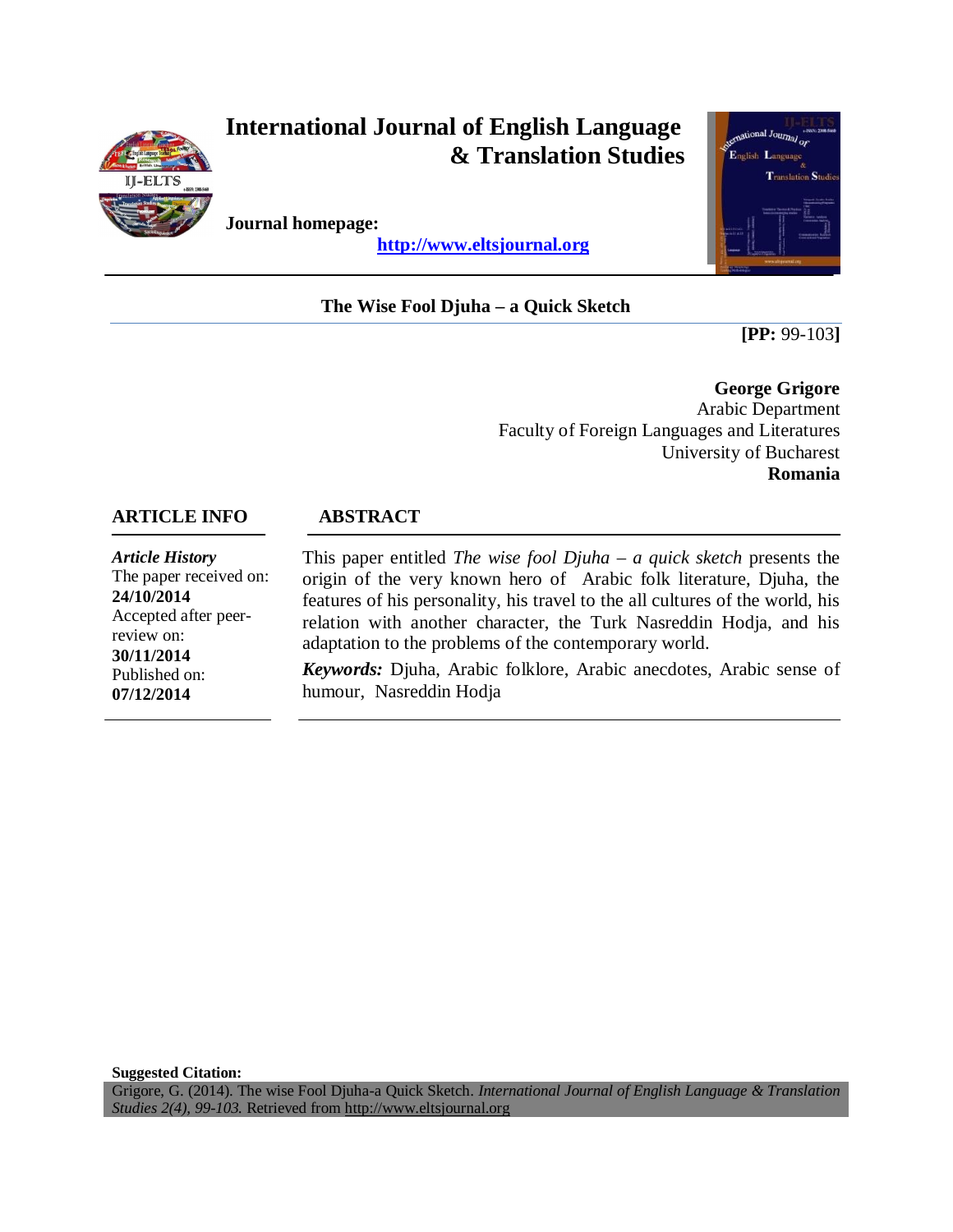**IJ-ELTS Volume: 2 Issue: 4 October-December, 2014** 

#### **1. Introduction**

Djuha (Guhā), the omnipresent character in all anecdotes of the Arabic folk literature, whom we find under one name or another in all the cultures of the world<sup>i</sup>, is known as a clever man, with a practical sense, who is able to deal with any situation thanks to his exceptional humour, to the boldness with which he breaches the social norms, to his permanent inclination to play pranks, to his apparently candid way of looking at people's faults.

#### **2. Djuha's history**

 The literary character has as starting point a historic character, Duğayn bin Tābit al-Fazāri, also known as Abū l-Ġuṣn, a *tābi'īii* , transmitter of *ḥadīt*-s iii,who lived at the dawn of the Arabic-Islamic civilization in Basra and Kūfa, in Southern Iraq. This man, because by his words and deeds made people burst out into laughter, had been nick-named by his contemporaries Djuha (Ğuḥā) iv, word which could be tied to *ğahwa* "buffoon", "harlequin", "clown", according to Kazimirski (1860). Despite this possible etymology, Djuha never appears in stories as a buffoon at the courts of the day's noble men, but he is a free man usually, having a respectable position in society, such as judge, imam, teacher, trader, scribe, either in a village or in the suburb of some big city. The most well-known hypostasis of his is that of traveller, he is either going somewhere or coming back, on his donkey, with whom he goes through various adventures.

 The first stories featuring Djuha appear in the  $7<sup>th</sup>$  century and they are told by 'Aslam, a person close to the caliph 'Umar bin KḪaṭṭab (c. 586/590–644). Al-Kutubī in his book *'Uyūn at-tawārīḫ* (1980), cites Mu'ayyad fī d-Dīnaš-Šīrāzī (1000–1078) who describes Duğayn as "being a very funny man, very nice, tolerant, nick-named Djuha, about whom many things were made up" (p. 326), as well as Ibn 'Asākir (1106– 1175) who claims that he lived longer than a hundred years (al-Kutubī, 1980. p.373). Another great scholar, ad-Dahabī (1274– 1348), describes him that:

 $\left(\overline{cc}\right)$ 

 $\odot$   $\odot$ 

he was *tābi'ī*, and his mother had worked as a servant for the famous companion of the prophet, Anas bin Mālik al-'Ansārī (c.612–712): "He was very tolerant and had a clean conscience, and nobody should make fun of him<sup>v</sup>. (p.326)

The Baghdadi scholar Ibn al-Ğawzī (2000) says that:

Djuha was the nick-name of Abū l-Gusn, about whom it is told that he had a special ability to reflect and a great intelligence, but almost all the time he was absent-minded, with his head in the clouds, and it is said that those who envied him made up all sorts of stories about him (p.11)

 Of all these stories which have as hero Djuha himself from the real life, that is Abū l- Ġuṣn, some are mentioned by the Persian man of letters al-Maydānī (2003) in his book, *Mağma' al-'amtālvi* :

Of the thoughtless deeds of Abū l- Gusn, from Fazāra, 'Īsā bin Mūsā l-Hāšimī tells the story of how he passed him by as he was digging a hole nearby Kūfa. Seeing him there, asked him:

–What are you doing there, Abū l- Ġuṣn?

And he answered:

–I buried some dirhams in this wilderness, but I can't remember the exact place where I

did it.

–Haven't you taken something as a sign?

–Yes, I have.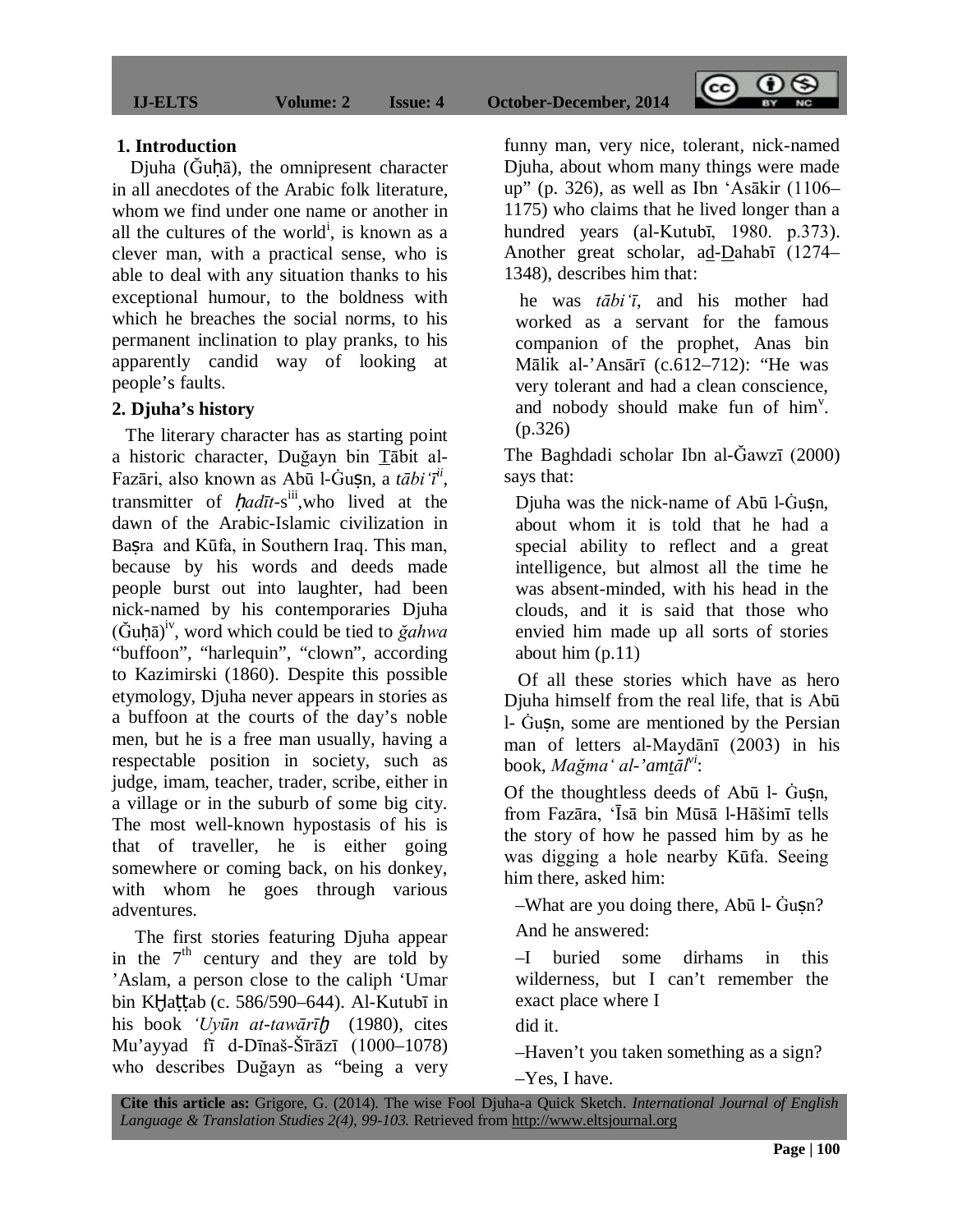– What?

–A cloud in the sky which was right above them, but I can't see that sign anywhere now. (p. 219)

Another incident, told by al-Maydānī:

 Abū Muslim had just arrived in Kūfa and asked those around whether they knew Abū l- Ġuṣn, also known as Djuha, because he wanted to call him to meet him. Yaqṭīn told him:

–I know him.

And he went and called him. Djuha entered the council hall accompanied by Yaqtīn, and there was only Abū-Muslim in there. Djuha then turned towards Yaqtīn and asked him:

– Yaqṭīn, tell me which one of you two is Abū Muslim. (p.219)

 According to some researchers, it seems that in real life there were two Djuha, the religious one, from Basra, who would have died in Kūfa in 777, victim of the disparagement of his enemies who attributed his deeds to another person, some kind of "everyone's fool", who would have lived in Kūfa during the same time and their personalities got amalgamated with the passage of time, giving birth to the character who is one time capable of great intelligence, one time of utter foolishness (Corrao, 1991, p. 21).

#### **3. Djuha and his travel thru centuries**

 This would therefore be the real Djuha, out of which will come the fictional character who, just like a snowball rolling downhill, will incorporate many anecdotes produced throughout time in the Arab land, starting mainly in the  $9<sup>th</sup>$  century when he becomes extremely popular. As Cervantez' Sancho Panza, Djuha will cross century after century on his eternal donkey, always falling on his feet, transforming his defeats into

victories, passing through life serene, without malice, without envy, participating enthusiastically in everything around him. Djuha is a character who does not stand out either because of his physical appearance, nor because of his riches, nor because of too much knowledge, recalling in a sense the characterization done by Romanian writer Caragiale (2005) of his character, Mitică, similar to Djuha in many respects:

 $\sqrt{cc}$ 

 $\Theta$ 

he is neither old, nor young, neither handsome, nor ugly, not too much and not too little; he is a guy good at any task; but what sets him apart, what makes him have a marked character is his original and inventive spirit<sup>vii</sup>. (p. 24)

 Indeed Djuha gets involved all the time in matters that do not concern him, gives advices freely and, above all, enjoys himself on account of others pretending to be naïve, without malice however, giving them unexpected answers to the questions to which they thought he had no answer.

Far from being a static character, frozen in long gone ages, Djuha is very dynamic, adaptable, so that in this age he abandoned his donkey and travels by train, by bus, by car, by plane and he also changed his profession, working in line with the times as lawyer, politician, factory manager, policeman or even TV host. He is cited anywhere and anytime, of the thousands of anecdotes there is always one that fits in a certain context. Most of the times the Arab speaker who wants to back up his words with a statement of Djuha's mentions only the title of the anecdote, because it is too well-known to those around him to be retold again. Relevant in this way seems to me to be the conversation I had on the streets of Baghdad twenty years ago when I stopped a taxi and asked the driver how much it would cost me to travel to a certain place. The driver started laughing and asked me: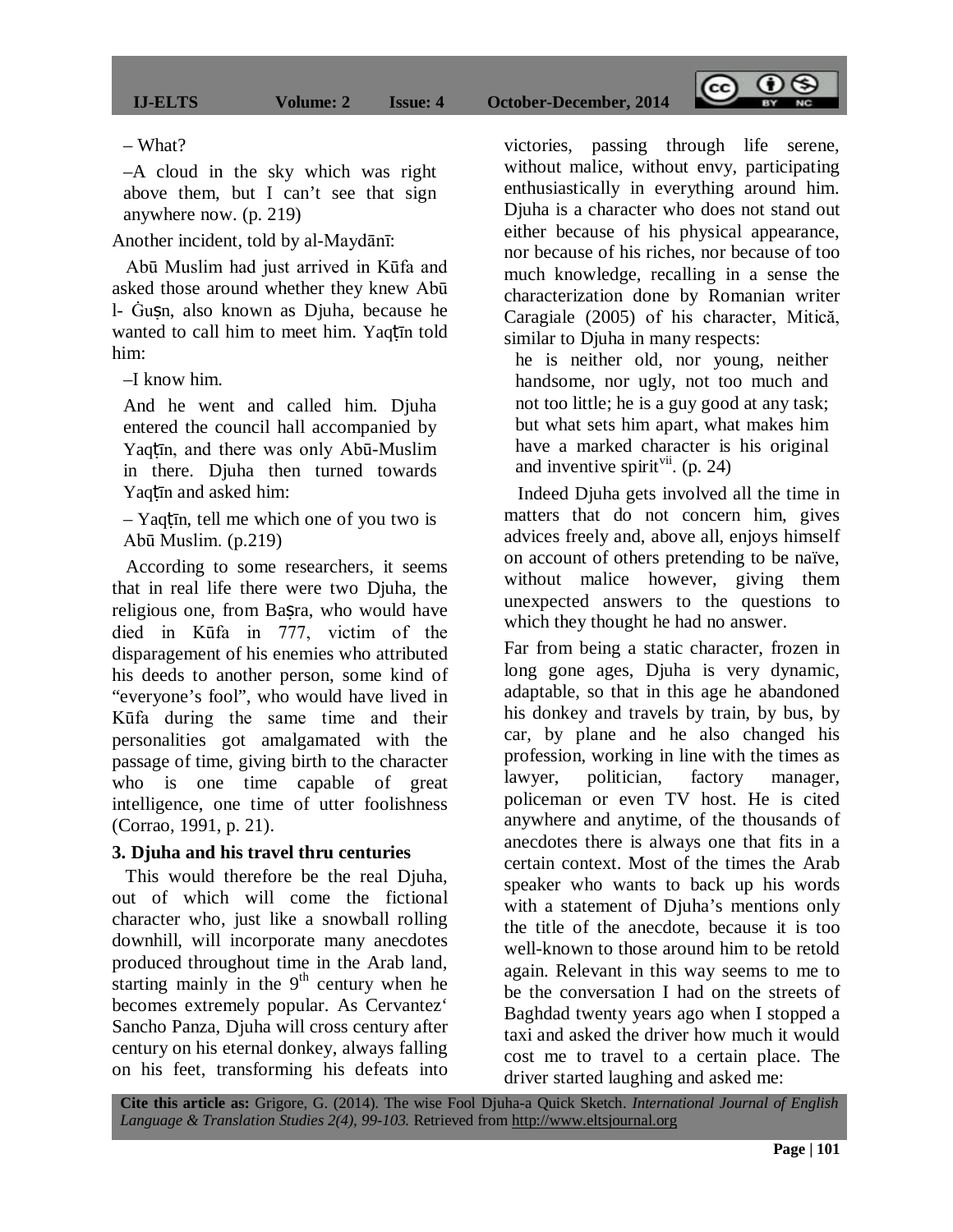– Do you really want to go there or are you asking as Djuha did?

–But how did Djuha ask?

–Oh, you must be a foreigner if you don't know!

–Well, Djuha had just arrived at the entrance to Baghdad and stopped a taxi, asking the driver how much it would cost him to go to the Karrāda street. The driver told him and invited him in, but Djuha replied: "No, thank you! I only asked you so that I know how much I am saving by walking there!".

 The anecdotes of the Arab Djuha have been borrowed by other cultures who invented other anecdotes specific to them but on the same pattern. Thus, during the Arab occupation of Sicily – The Emirate of Sicily  $(965-1072)$  –, Djuha is borrowed by the Sicilian folklore under the name of Giufà, and later, his anecdotes will travel throughout the entire southern Italy under the name of Giucca in Tuscany, Jugale in Calabria, Giucà in Trapani (Fiorentini, 2004, pp. 11-15). Also, under the name of Djohá, he enters the Jewish Sephardi culture, according to Koén-Sarano, (2008) and thus travels throughout the entire Europe, adapting to the most diverse situations, eventually confronting Hitler himself.

### **4. Djuha and Nasreddin Hodja**

During the  $19<sup>th</sup>$  century, when the anecdotes of Nasreddin Hodja (in Turkish spelling *Hoca*) are translated from Turkish into Arabic, the two heroes start getting mistaken one for the other because of their identical type of humour, modelled throughout time in the multi-ethnic caravanserais of the Orient roads. Thus to Djuha will be attributed also the adventures of Nastrattin, and to Nastrattin those of Djuha. More than this, even their names start getting mixed up, and in some Arabic collections the name Nasru d-Dīn Guhā (Nasreddin Djuha) is found.

 $\sqrt{cc}$ 

 $\Theta$ 

 Nasreddin Hodja is said to be born in Akşehir, where he also has a symbolic tomb; he lived in the region of Konya, in the  $13<sup>th</sup>$ century, during the Mogul occupation (1255-1355); this is the source of numerous stories in which he appears next to Timur Lenk (Tuncor, 1984, pp. 5-8).

 His name, under various adaptations, can be found in the folklore of all the Turkish and Iranian peoples, each one of these considering him to be their own creation.

Nasreddin Hodja becomes familiar even in Romanian culture, unde the name Nastrattin Hogea, when his adventures were retold in verses by Anton Pan in the  $19<sup>th</sup>$  century.

 No matter what his name is, whether Djuha, Giufà, Djohá, Nastrattin Juha, Nastrattin Hogea, Efendi, Molla, and no matter where he would live, in the Baghdad of the caliph Hārūn ar-Rašīd, or in the Napoli of king Ferdinando, or in Anatolia under the occupation of the feared Timur Lenk, or in the far away China, Djuha is easily recognised from the first words he utters, always making those who listen to him smile big as if they had just met with an old and dear acquaintance, always ready to hear the story – how many times already? – and to exclaim in delight: *nobody is like him*!

#### **5. Conclusion**

 These anecdotes, despite the passage of time, continue to amuse and are followed with great interest. Always current, because of the human universals on which they are based, these amusing stories continue to be published and republished, in original or in translation, to be the topic for a novel, for a cartoon movie, or for an artistic movie, throughout the world, thus becoming part of the universal patrimony.